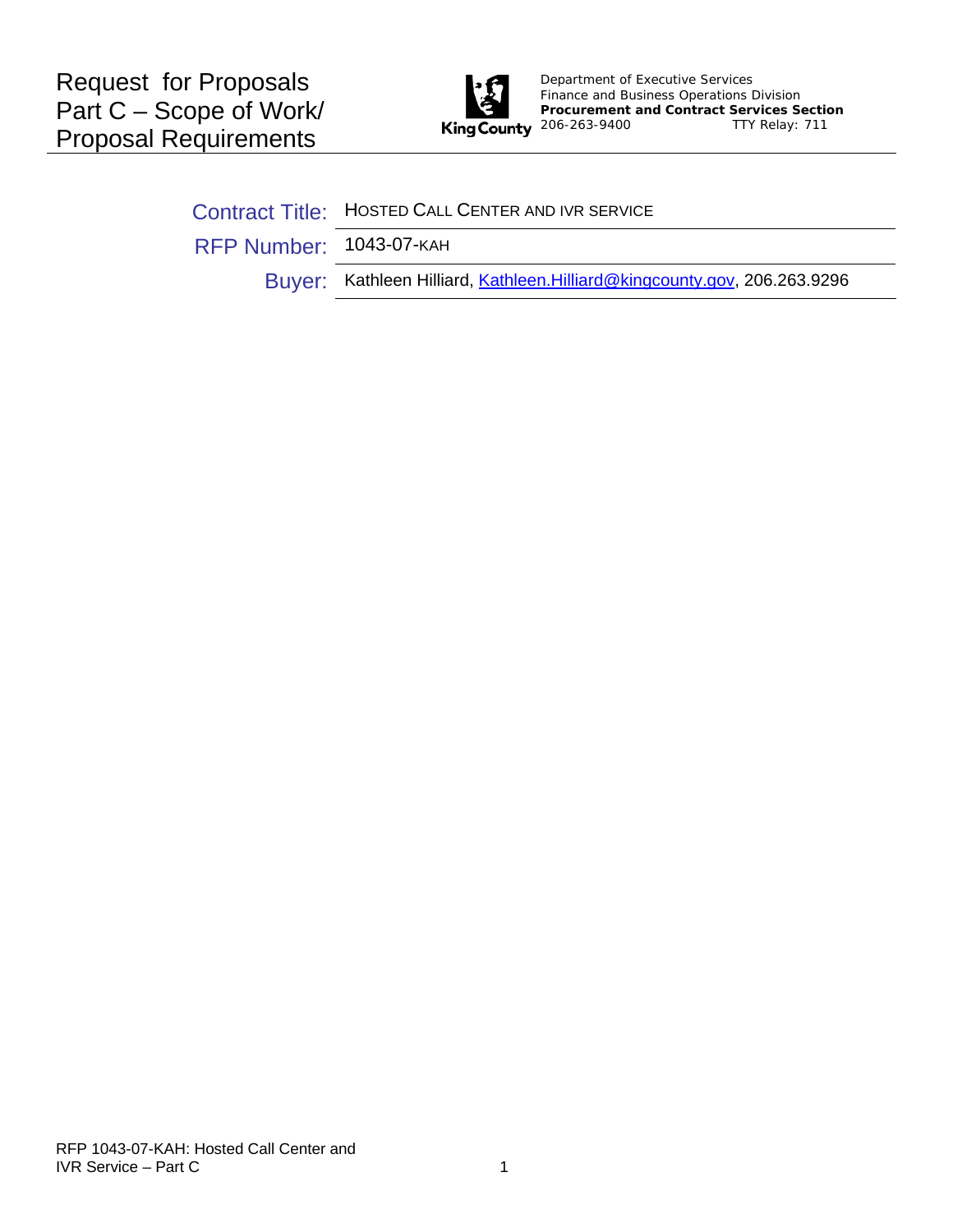### **DEFINITION OF WORDS AND TERMS APPLICABLE TO PART C OF THE RFP**

ACD: Automatic Call Distribution - is a [device](http://en.wikipedia.org/wiki/Information_appliance) or service that distributes incoming calls to a specific group of agent telephones. ACD systems are often found in offices handling large volumes of incoming [phone calls](http://en.wikipedia.org/wiki/Phone_call) from callers who have no specific need to talk to a certain person, but do need to speak with a person to receive service or information. ACDs provide detailed reporting on agent activity and the ability to route calls to specific agents depending upon the skills required. Examples of an ACD application are reservation desks.

Administrator: Person responsible for administering and configuring multiple call centers

Agent: Employee assigned to answer calls incoming to the call center

- CTI: Computer Telephony Integration a device or service integrating the telephone system with a computer. Often used in consumer order taking centers. The telephone system passes the calling telephone number to the computer. The computer matches the telephone number in its database and populates the agent's computer screen with recent order activity, contact or billing information or other useful data.
- Call Center: Existing groups of both ACD and UCD.
- IP-PBX: Internet Protocol Private Branch Exchange Internet protocol allows packetized information, either voice or data to be transmitted over a pair of wires. This protocol is used to transfer information across the Internet. A private branch exchange is a privately owned electronic device capable of switching telephone calls. An IP-PBX operates using the IP protocol; see TDM PBX to compare to legacy technology.
- IVR: Interactive Voice Response a phone technology allowing a computer to detect voice and/or touch tones using a normal phone call. The IVR system can respond with pre-recorded or dynamically generated audio to further direct callers on how to proceed. IVR systems can be used to control almost any function where the interface can be broken down into a series of simple menu choices.
- MRC: Monthly Recurring Charge the monthly charge required to support a service.
- NRC: Nonrecurring Charge a one time charge, often an installation fee
- POTS: Plain Old Telephone Service analog telephone service with no special features, an example is the telephone service in a residence.
- PSTN: Public Switched Telephone Network the telephone network operated by companies such as Qwest and Verizon.
- Supervisor: Call center work group supervisor
- TDM PBX: Time Division Multiplex Private Branch Exchange time division multiplex is a method of passing multiple simultaneous voice conversations on the same pair of wires. This is accomplished by digitizing the voice signal and sending the digital information every 125 milliseconds. A private branch exchange is a privately owned electronic device capable of switching telephone calls. See IP-PBX to compare to current/future technology.
- TTY Device: Text Telephone / Teletype Terminal / TeleTYpewriter (TDD), a Telecommunication Device for the Deaf. A TTY is a special device that lets people who are deaf, hard of hearing, or speech-impaired use the telephone to communicate, by allowing them to type text messages. A TTY is required at both ends of the conversation in order to communicate.

UCD: Universal Call Distribution – similar to an ACD. Does not have reporting capability or skills based routing.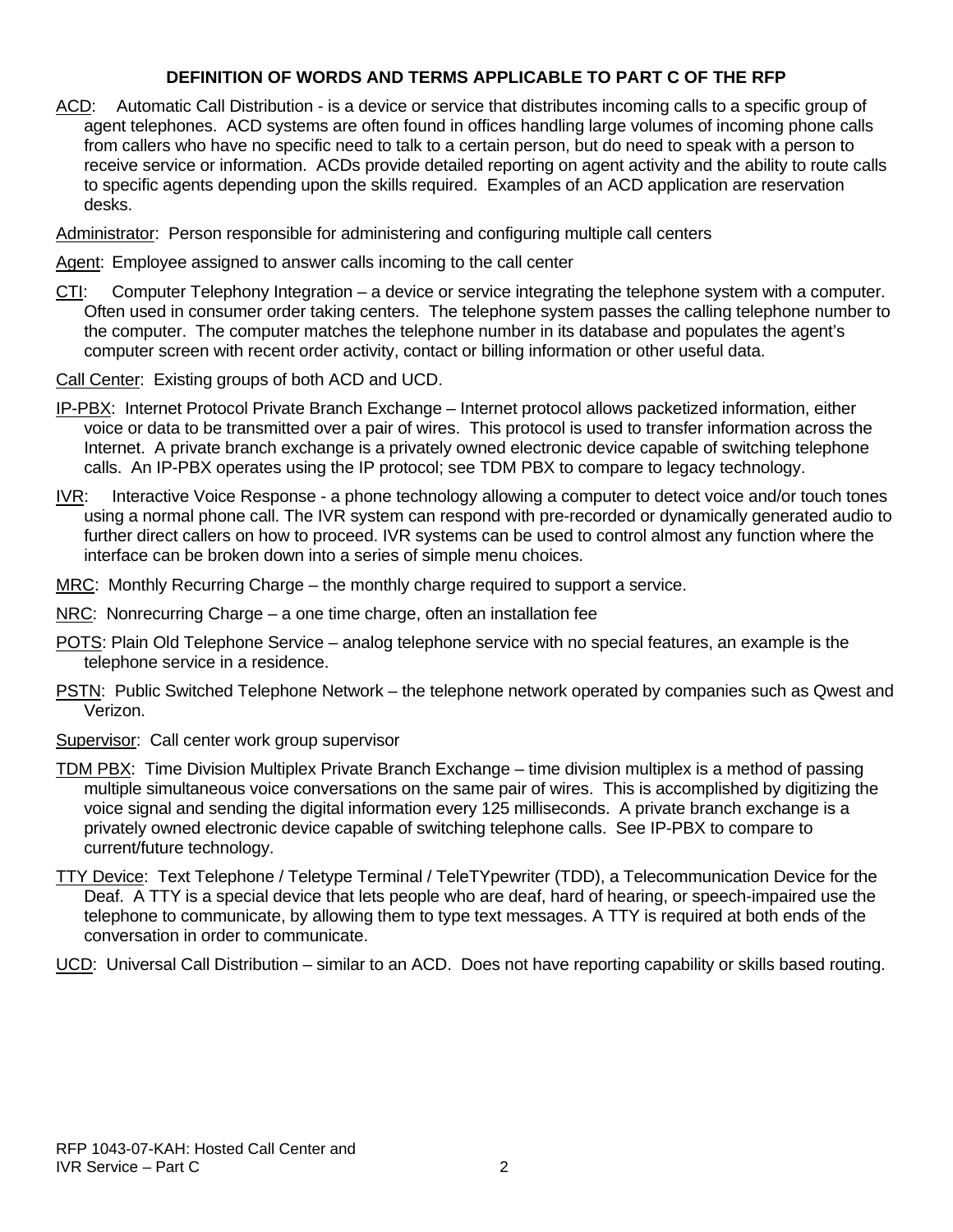### **SECTION 1 SCOPE OF WORK/TECHNICAL REQUIREMENTS**

#### **1.1 Project Overview**

King County currently utilizes both ACD and UCD applications. The county is considering moving some or all of the existing and future ACD and UCD applications to a hosted service. The Contractor will be responsible for all tasks related to initial setup, installation and maintenance of the hosted ACD service for each group represented, including technical support.

The county desires a web based feature permitting changes to be made by the county to the call center configuration including changing messages and agent management. The county may opt to have the Contractor perform MAC activity as well.

Typically, the county has less than ten agents assigned to each call center. Transit and Public Health have larger groups, up to 40+ agents. The service shall be capable of expanding to larger configurations capable of supporting up to 500 active agents and 100,000 calls per 24 hour period.

Agents typically log in to the call center from within the county's voice network. The county is desires a service capable of supporting the ability to log in remotely from any telephone type and location.

The county will only pay for the amount of service actually used and not capacity set aside for growth or emergency use.

### **1.2 Objective**

The county's objective is to obtain a reliable hosted call center and IVR service capable of providing support to county employees located at a county site (in-house) and teleworkers or other employees remotely located. The service shall also be capable of scaling in near real time to include employees who have not previously been associated with any call center group in the past. The ability to scale will be used in case of an emergency such as the avian flu when the county would need to immediately increase agent capacity using employees not previously associated with call center work, such as clerical staff and management.

#### **1.3 Project Timeline**

Many King County agencies including Transit, Public Health, Assessor's Office, District Court and the Recorder's Office have expressed an interest in this service. The county will determine the order in which the agencies will migrate to the hosted service. Installations shall begin as soon as practical following the award of a contract.

Other call center and IVR installations will follow at the county's discretion.

#### **1.4 Scope of Products and Services**

The Contractor shall be responsible for all activities related to initial setup, installation and maintenance of the hosted call center and and/or IVR service including meeting with each County agency to interpret their business functions and requirements then relating them to the overall application design to meet the agency's specifications.

The Contractor shall provide individual consultation for both initial design and MAC activity with individuals well versed in the Contractor's offering and in all areas of call center operation, to be included in the pricing based on a flat rate and/or hourly rates.

The county has approximately 40 UCD groups with one to 40 agents, averaging eight agents. In addition to the UCD groups, the county has 12 central office based ACD groups with four to 56 agents, averaging 16 agents and other CPE hosted ACD groups. Many of these ACD groups use an IVR to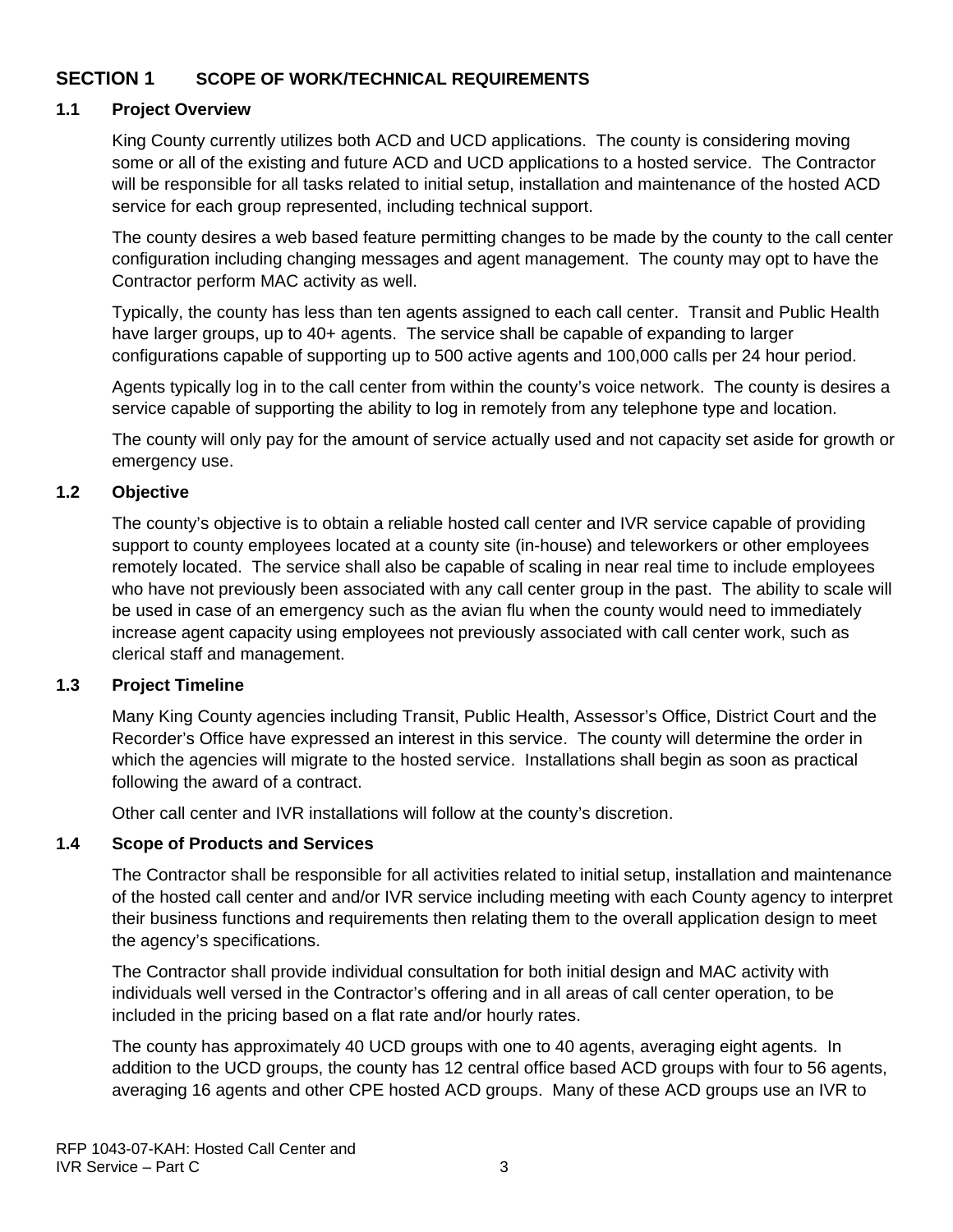route callers. Some groups operate providing service to the county's constituency 24 X 7, others only during regular business hours.

Each existing ACD or UCD group replaced by the hosted service shall retain, at a minimum, the existing size and IVR capabilities. To assure this, the Contractor shall meet with the agency representative and a telecom group representative to support and guide the county through call center and IVR design.

The county may request a calculating tool, either web based or Excel based so the county can calculate the cost of adding additional call centers or IVR applications in the future.

### **1.5 Call Center Service Deliverables**

During the course of the call center installation and working with King County, the Contractor shall provide the following documents:

- A. Test Plan and specific Test Cases for use in the Acceptance process
- B. Operations Support Plan, including security, backup and recovery strategy
- C. Training Plan, Training Material and Training Sessions for agents and supervisors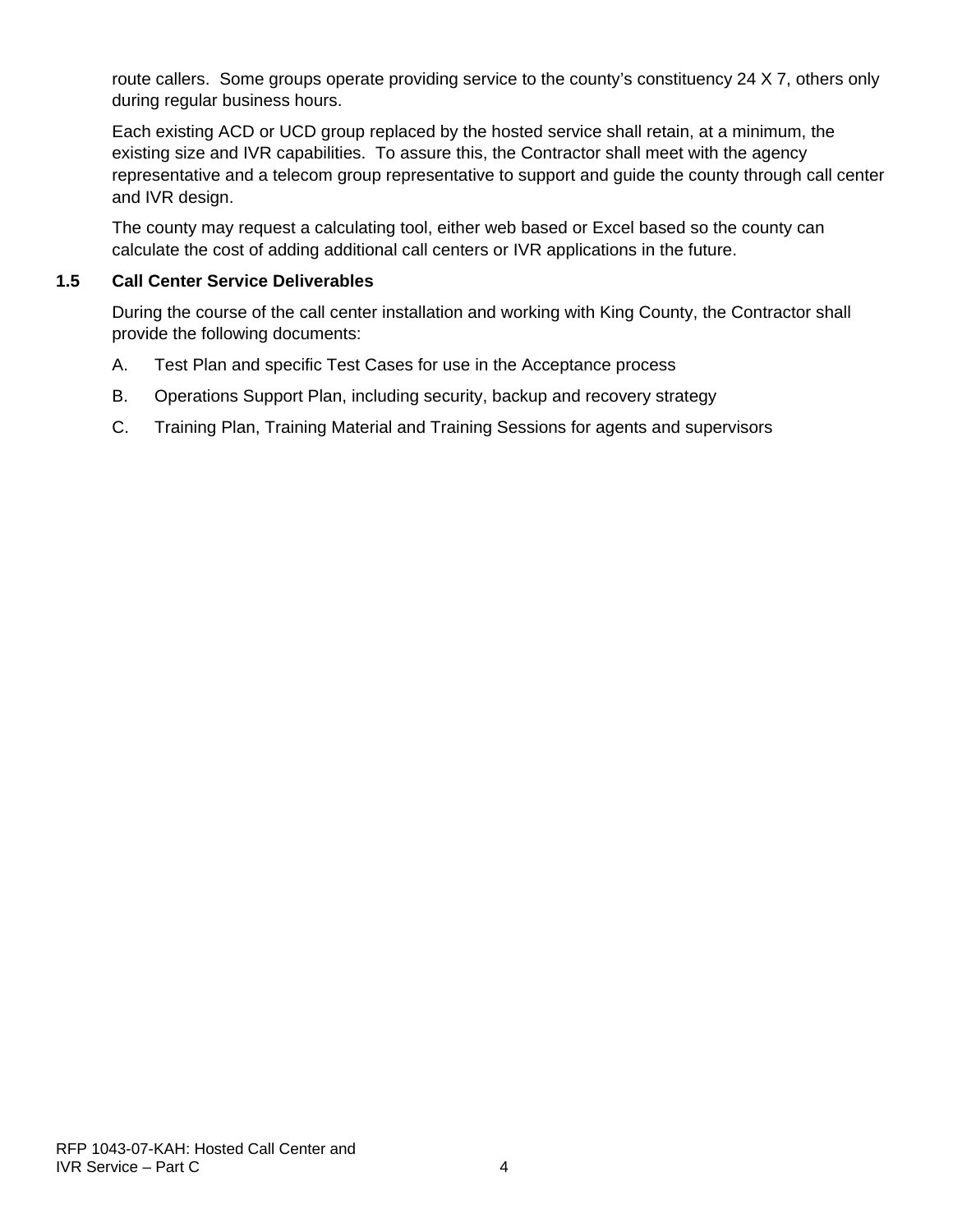## **SECTION 2 Proposal Response Questions/Requirements for Section One**

A. Project Planning

Provide an implementation and cutover plan addressing the questions below. The document shall list milestones, a timeline consisting of days per milestone and risk mitigation as described below. Do not indicate start/finish dates.

- 1. The Contractor shall provide a project manager approved by the county. The county retains the right to remove the project manager if not satisfied with his or her performance.
- 2. 100% of all call center routing and features will be tested and operative.
- 3. Critical agencies, such as Public Health and transit, cannot tolerate service interruptions related to a network conversion due to the nature of their relationship with the public. The County requires an implementation plan that will minimize the time required to convert to new service. The implementation plan shall address all resources required from the County as well as the Proposer's own resources.
- B. The following are cutover plan requirements:
	- 1. Some county agencies planning to use the call center service provide emergency services or 24X7 services and cannot tolerate downtime. The cutover plan shall minimize downtime.
	- 2. By 6:00 AM the first County business day after cutover, 99 percent of all agents shall be fully operational.
	- 3. The county requires cutovers be conducted outside of county business hours, 7:00 AM to 6:00 PM.
- C. Statement of Work
	- 1. Provide a Statement of Work describing how the Proposer plans to achieve the objectives and deliverables of the call center replacement project.
	- 2. Proposers shall include tasks, activities and the organization responsible, i.e. King County or the Proposer. Schedule, performance metrics, acceptance criteria, personnel to be provided by King County and by the Proposer and equipment to be provided by King County. Upon agreement by King County the Statement of Work will serve as the definition of the call center project.
	- 3. Proposers shall provide names and resumes; specifically identifying experience with call center implementations, for all personnel provided by the Proposer identify the roles each will have during the call center project. The Contractor shall notify King County in advance of any changes to proposed personnel for approval by King County.
	- 4. The Contractor shall configure the call center service, working with the OIRM Telecommunications Services and agency staffs.
	- 5. Detailed test plans for the service shall be provided to the county at least two weeks before the first scheduled cutover. These plans shall be approved by the county before the cutover.
- D. Contingency Plan for possible fall-back to existing system

In a separate attachment the following:

- 1. Risk Mitigation Plan
- 2. An Issues Management Plan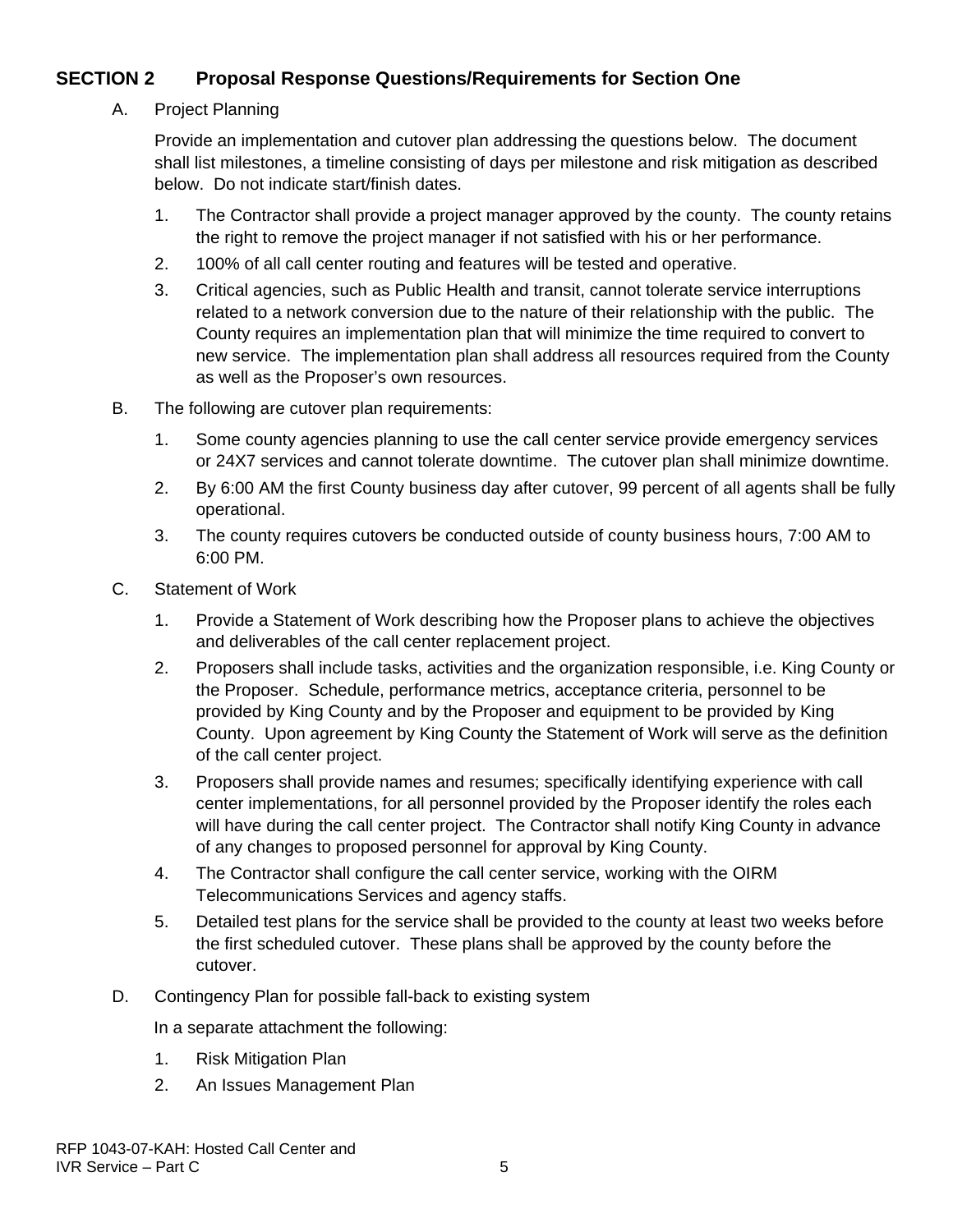- E. Required King County Resources
	- 1. Provide the estimated number of hours for each cutover required of King County resources for the groups listed in the table below. If there are group(s) not identified who would be involved in the cutover, list the group(s) and indicate the required hours.

| <b>GROUP</b>                                             | <b>HOURS</b> |
|----------------------------------------------------------|--------------|
| <b>Agency Representative</b>                             |              |
| Technical – Existing vendor                              |              |
| Technical – Telecom staff                                |              |
| Technical –Network staff                                 |              |
| Technical – CPE Technician                               |              |
| Building access – Pre-Cutover activity                   |              |
| Building access - Agency Telecommunications coordinators |              |
| Building access – Cutover activity                       |              |
| Project management                                       |              |
| Training time, per agent                                 |              |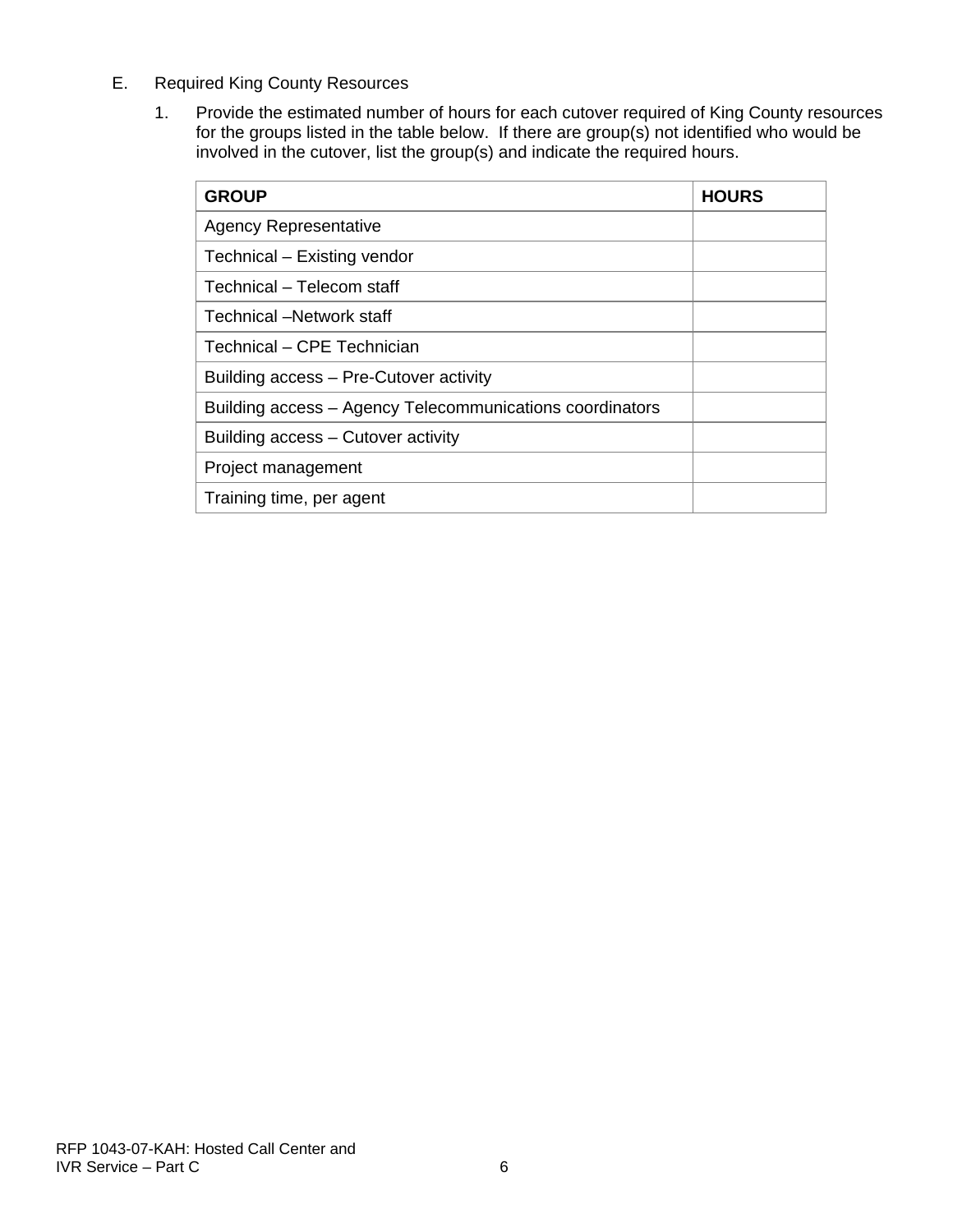## **SECTION 3 PROPOSER TECHNICAL QUESTIONS/ REQUIREMENTS**

### **3.1 Required Tasks, Products or Services**

The county has grouped required capabilities and services below under general headings. Describe how your product best meets the county's requirements, provide additional information as appropriate. Proposers are again encouraged to make their answers brief while still being complete.

### **3.2 Call Center Capability**

- A. Describe call center capability, with emphasis on the following requirements:
	- 1. The county does not expect to purchase any additional equipment or software. The service shall be fully hosted. The Contractor shall own, operate and maintain the equipment required to support the hosted service.
	- 2. The solution shall interoperate with all county telecommunications services including Centrex, NEC and Nortel PBX switches, Cisco Call Manager IP –PBX and cell phones. Describe how the Proposer's system interfaces with each of these services or systems.
	- 3. Ability to accept in-bound calls from a local telephone number or a toll free 800 number.
	- 4. Ability to transfer or conference in other lines both inside and outside the county's voice network, including other call centers, other agencies, TTY and language lines. This feature shall be supported for both in-house and remotely located agents or supervisors.
	- 5. Ability to interface with callers using a TTY device. A chat line is acceptable only if the county agent is able to remain dedicated to the one TTY conversation without additional chat calls or telephone calls being put through.
	- 6. The county shall retain all existing call center lead/pilot telephone numbers, including toll free 800 numbers.
	- 7. The service shall be able to route call based on wait times in the queue, to different destinations based upon an accurate prediction of the expected wait time in queue for each call center, i.e. overflow routing.
	- 8. The solution shall interoperate with all county telecommunications services including Centrex, NEC and Nortel PBX switches, Cisco Call Manager IP –PBX and cell phones. Describe how the Proposer's system interfaces with each of these services or systems.
	- 9. Grade of Service Requirement: The Contractor's overall service shall be engineered to meet or exceed P.01 grade of service.
	- 10. Grade of Service Requirement: The Contractor's service shall be engineered to meet or exceed P.01 grade of service for each individual call center.
	- 11. The County will retain the current five-digit dial plan. Dialing "9" provides access to the PSTN and allows long distance dialing for a limited group of users. Access to the long distance network for the average user is defined by an access code of "8". The County has numbers in four NXX's within the 206 area code. There is one clean number range of 10,000 numbers. The county does not own the entire number range for the remaining NXX's. However, all county telephone numbers can be dialed directly from outside the county's voice network.
	- 12. Describe the total system capacity for all customers. The County is seeking assurance that in the event of a national or global emergency such as a pandemic, the Proposer's overall system will be capable of providing sufficient support for in house and remotely located agents while other customers (regional or nationwide) simultaneously may request increased call center support from Proposer.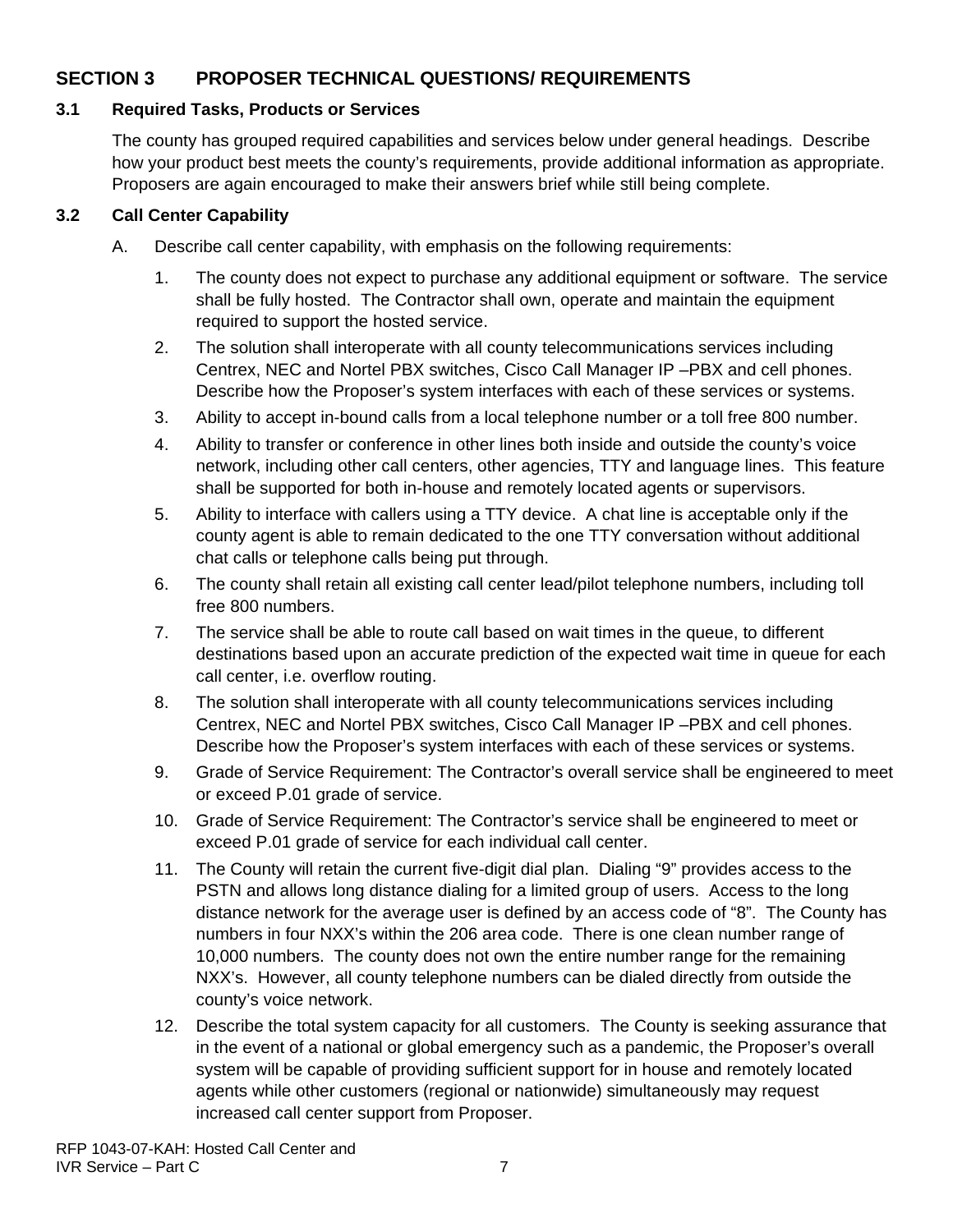- 13. On a daily basis, the county requires the ability to support from one to 40 active agents simultaneously per call center. Is there a limit to the maximum number of simultaneous calls the Proposer's service can support in a single call center?
- 14. Indicate the maximum number of active agents conducting simultaneous calls the Proposer's service can accommodate at one time, system wide and per call server.
- 15. Agents shall be able to log in or gain remote access from any location using a cell phone, land lines or via the Internet.
- 16. Ability to use skill based routing within a call center group
- 17. Indicate to the calling party the estimated wait time in queue
- 18. Connect up to 30+ independent call centers with varying staffing patterns
- 19. The ability to set different permissions levels for administrative/supervisory functions
- 20. The service shall scale to meet the county's temporary needs due to seasonal or emergency fluctuations. The county anticipates the need to rapidly increase a call center size by up to 500 additional agents using employees not formerly associated with any call center group and 100,000 calls per 24 hour period. Note - the county will only pay for the amount of service actually used and not capacity set aside for growth or emergency use.
- 21. The service shall support multi-site call routing to enable including both remote and in-office agents in the same queue.
- 22. The solution shall provide multi-site call routing from within the same queue
- 23. The ability to play a recorded "hold" message every 45 seconds, play music on hold or music in queue, with the ability to insert informational announcement recorded either remotely on on-site by the county.
- 24. At the county's discretion, the service shall support the ability to plan an informational announcement recorded by the county. This functionality shall be available on a call center by call center basis.
- 25. Shall support a threshold where additional callers overflow to another call center within the same call center, a second call center or voice mail box or external telephone number.
- 26. Provide the number of call center skill groups supported on your system.
- 27. Describe the number of skills that can be assigned per agent
- 28. Supervisors shall have the ability to change or set call center thresholds for queuing and rollover.
- 29. Indicate the maximum length for announcements per call center. Some county call centers require 60 – 120 seconds.
- 30. Can one agent sign into different call centers? For example, could an agent log into call center 'A' in the morning, then sign into call center 'B' in the afternoon?
- 31. Provide illustrations of your proposed platform with detailed information regarding hardware and software requirements. Include any onsite configuration changes essential for a successful managed solution operations including servers, IVR, Automated Attendant, databases, PBX, etc. Provide the number of servers that would be required, if any, and any additional hardware /servers and software that might be required. Provide the topology of the proposed system, including all hardware, showing PSTN connectivity, LAN connectivity, and transport.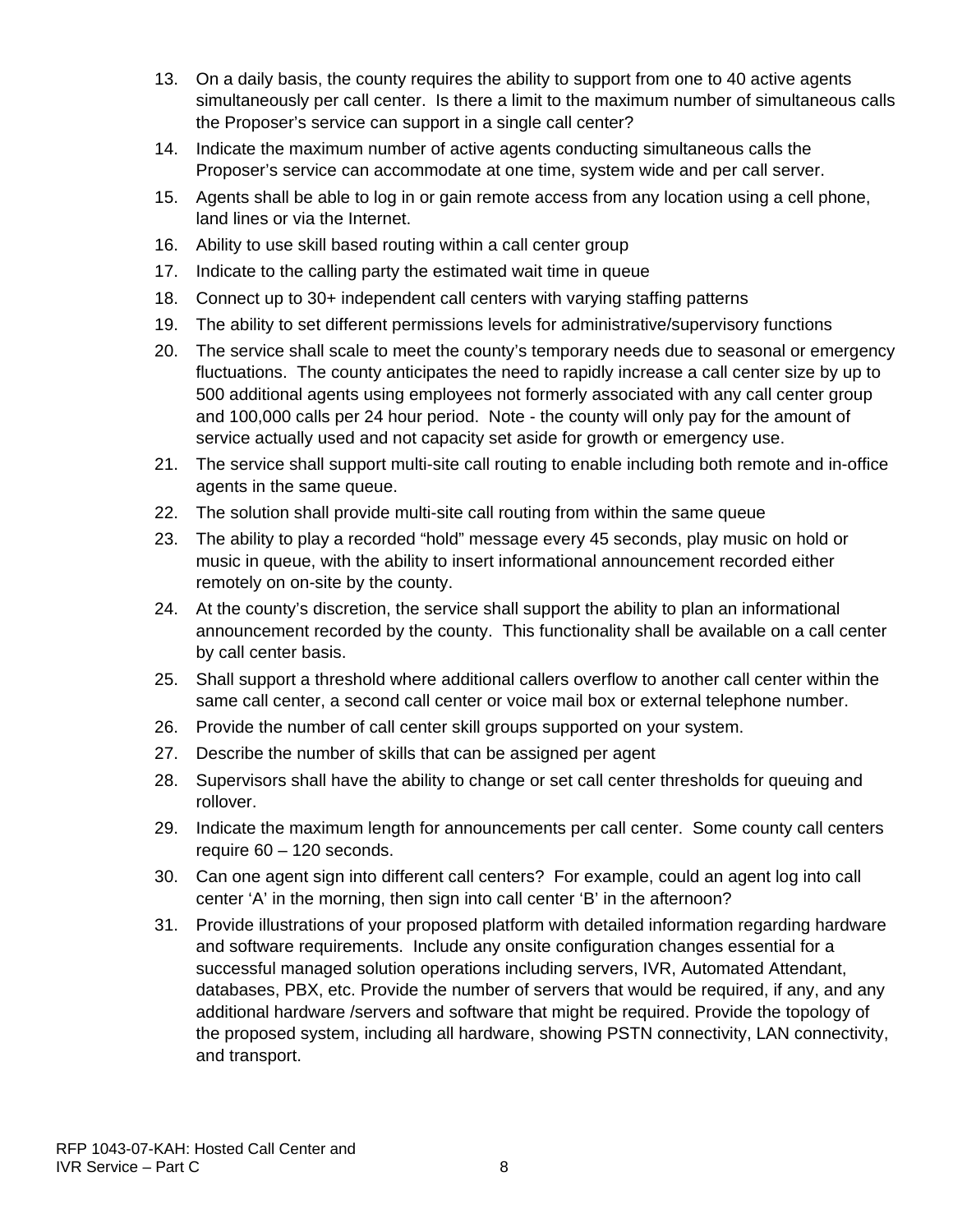- 32. Describe hardware and software requirements for remotely logged in agents including PC, operating system, RAM, disk space, web browser and any other software or hardware necessary to allow an agent to remotely log in to a call center.
- 33. Describe the method the Proposer's system uses in administering agent login IDs, and the number of agent IDs per call center.
- 34. Describe any other capabilities of the solution that would be of interest to the county.

### **3.3 Service Configuration**

- A. Describe how the proposer will assist the county with call center design with emphasis on the following requirements:
	- 1. Typically end users will reuse their existing telephone numbers, however, some will be assigned new telephone numbers. The issue of new or reuse existing telephone numbers will be determined by the county.
	- 2. The Contractor shall meet with agency representative(s) and telecom to support and guide the county through call center or IVR design.

Proposer's Response:

## **3.4 Support For Remote (Telecommuting) Agents**

- A. Describe support for remote (telecommuting) agents, with emphasis on the following requirements
	- 1. Describe your ability to support remote, work at home, call center agents with IP soft phones, cell phones, digital, and/or analog sets.
	- 2. Remote agents shall have the same features and support in house agents enjoy, list any limitations for remote workers in comparison to in house call center agents.
	- 3. List the number of remote agents the application can support. List any additional hardware or software needed to support this functionality.
	- 4. Describe the required telephone service, Internet connectivity, hardware and software necessary to support remote agents.
	- 5. Describe how the solution will deploy to remote or satellite locations with all the capability and functionality of the host.
	- 6. The county is concerned with voice degradation. Describe the Proposer's method of supporting Quality of Service (QoS) at the PSTN level for the voice channel for remote, work at home agents. Provide details of this capability.
	- 7. Indicate the maximum number of remote sites the system can support.

# Proposer's Response:

# **3.5 Reporting Capability**

- A. Describe reporting capability, with emphasis on the following requirements:
	- 1. Call data reporting by area code
	- 2. Call data reporting by menu options/topics selected by callers, both real time and historic reports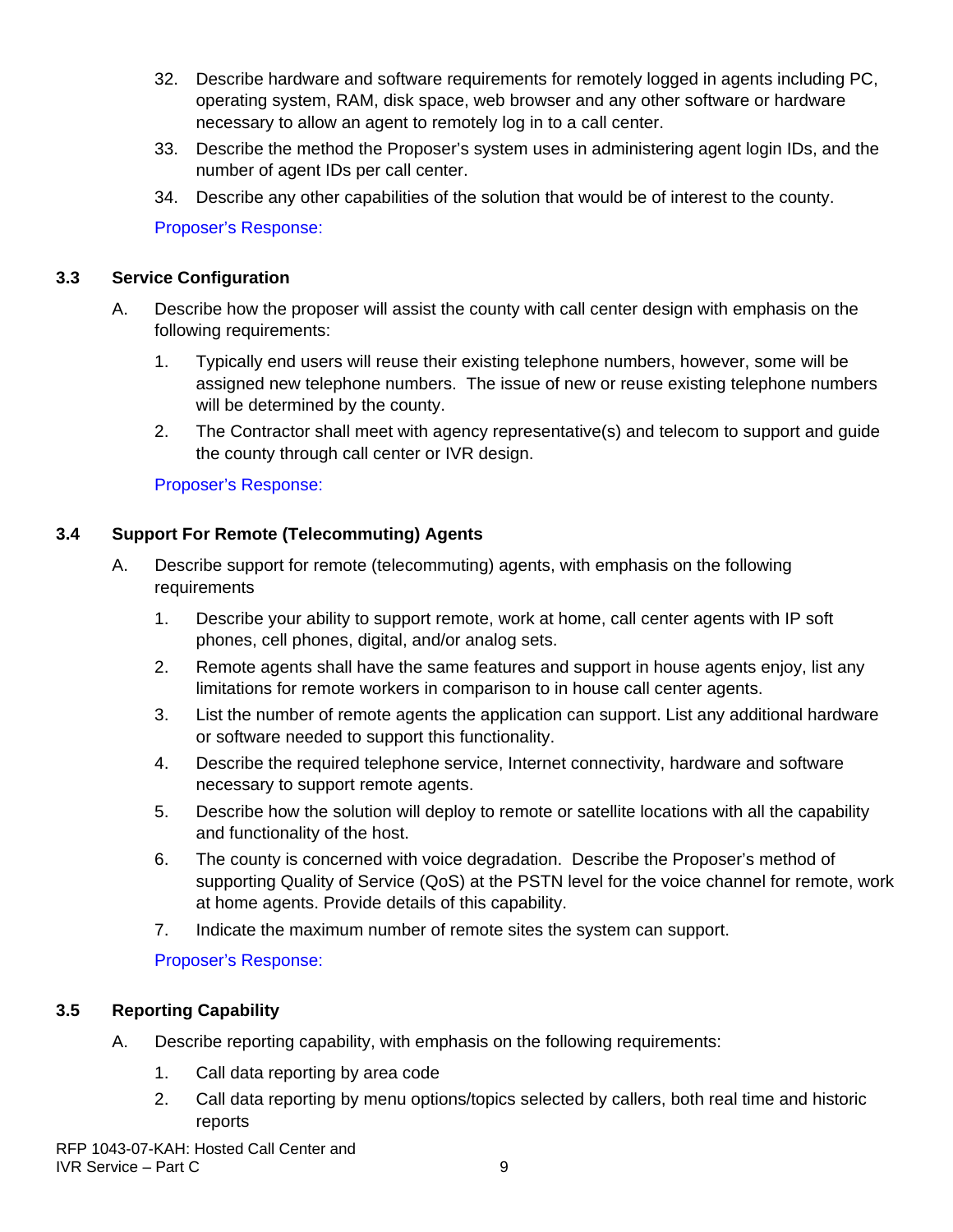- 3. Reporting capabilities shall be flexible and reports easily, truly and fully exportable to common applications, such as Excel, Access, Crystal Reports, etc.
- 4. Minutes used and related charges to allow the county the ability to track the service costs.
- 5. Provide screen shots or sample reports as appropriate to assist the county in understanding the product.
- 6. Reports shall be available for individual agents. For example, the ability to perform a realtime audit of an agent showing the agent's log in time and a running chronology of each state - log-on time 'WORK,' each call answered + duration, 'IN,' 'NOT READY,' 'BREAK,' etc. At any point during the day we would want to be able to audit an agent and see up-to-theminute stats on her/his productivity & performance. Per Agent statistics on the number of Agent transferred calls including the destination number if possible, number of outgoing calls made by the agent with destination number if possible and a short call report for calls lasting less than 10 seconds. Please advise how long historical report statistics are available for Call Centers and Agents. Describe reporting capabilities for individual agents.
- 7. A system level report indicating the call flow and menu options for each call group. The report should be available in real time, accessed via a web page.

### **3.6 Training**

- A. Describe the recommended training for end users and supervisors including the following issues.
	- 1. The county desires an intuitive service requiring minimal training requirements for agents.
	- 2. Provide a copy of the Proposer's training material, for both administrators and agents.
	- 3. The Contractor shall provide training before the cutover for all county agents and call center supervisors at the county's site.

#### Proposer's Response:

#### **3.7 IVR Capabilities**

- A. Describe IVR capabilities with emphasis on the following requirement:
	- 1. Voice activation of recorded menu options i.e. making menu selections by voice or DTMF tones. Indicate how many and which languages are supported by the voice activation feature.

#### Proposer's Response:

### **3.8 IVR Administration**

- A. Describe the capabilities to administer the IVR system remotely including the ability to record and change all of our own text, prompts, commands and messaging, and ad hoc messages either locally or remotely.
	- 1. Can the solution provide IVR CTI integration to address the caller's needs before they reach an agent?
	- 2. Can the system be integrated with other vendors' equipment? List supported standards and what systems the IVR can integrate with.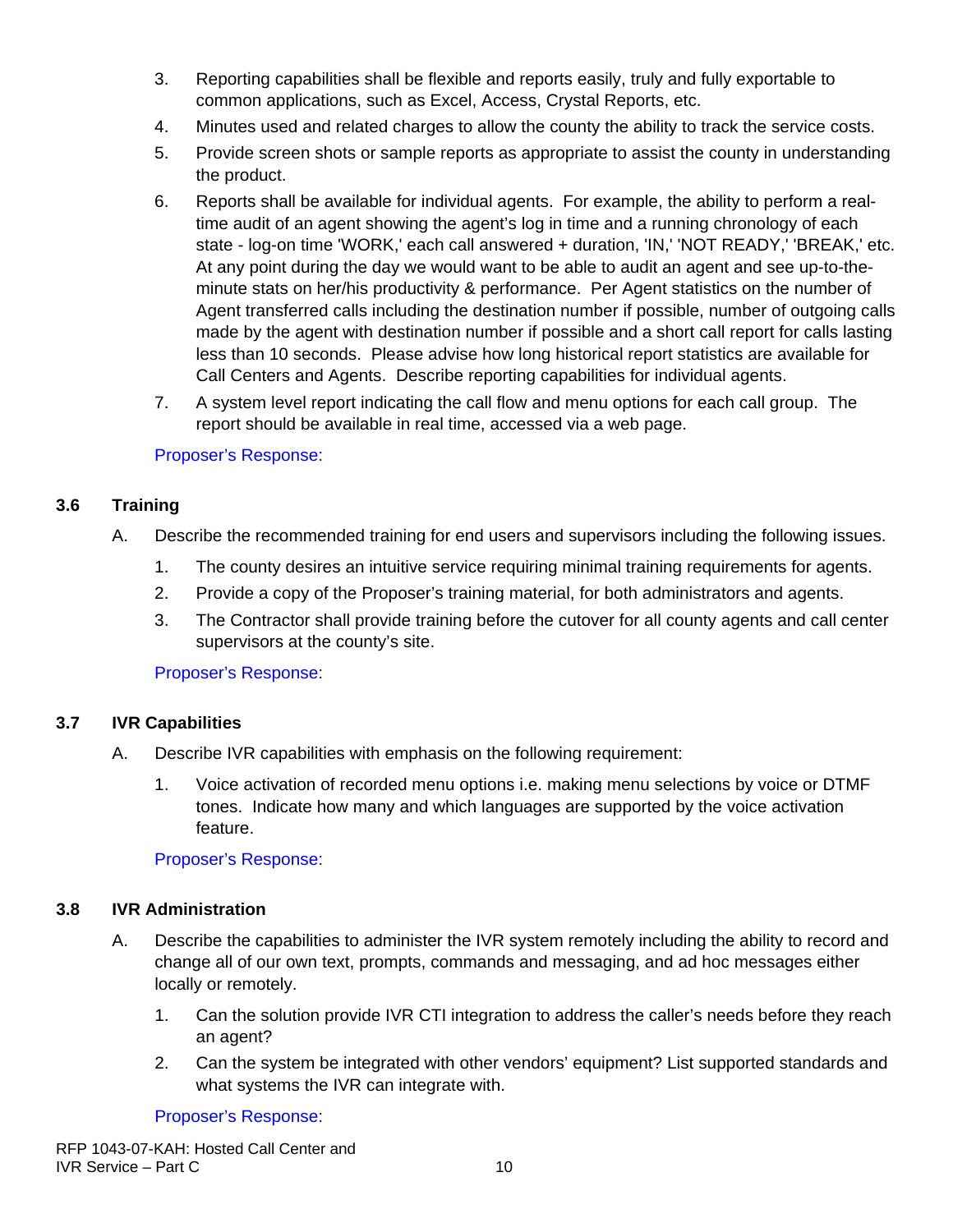#### **3.9 IVR Telephony Interface**

- A. Describe the telephony interface hardware.
	- 1. List the standard interfaces supported by Proposer to NEC and Nortel PBXs, Centrex, Norstar key systems and Cisco Call Manager, switching systems.

Proposer's Response:

### **3.10 IVR Database Interface Capability**

- A. Describe the capabilities and limitations of the Proposer's IVR component as it relates to being able to interface with a complex database - that may be provided by the County or by another vendor – to provide pre-recorded concatenated information messages to callers.
	- 1. Does the service provide a calendar function capable of scheduling by date, day and time when pre-recorded standard and custom announcements will play?

## Proposer's Response:

## **3.11 Monitoring Capability**

- A. Describe monitoring capability, with emphasis on the following requirements:
	- 1. Real time monitoring of call center and queue status including length of calls, lost calls and number of callers in queue.
	- 2. Supervisor Web/online access to operator activity
	- 3. The ability to monitor agents in real time is very important to the county both by setting up for the next call and by "barging" into a call that is already in progress.

Proposer's Response:

### **3.12 Supervisory Barge-In And Call Recording**

- A. Describe how an agent can request supervisory barge-in to provide immediate assistance with a caller.
	- 1. The capability to see an on-screen representation of the call in real time such as the time answered, running stats of 'IN,' 'HOLD' or states of the call, when monitoring an agent.
	- 2. When monitoring agents the county must be able to monitor successive calls without having to log off and log back in including the ability to hear entire calls and stay on between calls to monitor the beginning of the next call.
	- 3. The ability to record selected or all calls, both by agent and by call center. Agents and supervisors shall be able to initiate recordings.
- B. Describe how to listen to a previously recorded call
- C. Describe the ability for Supervisors to schedule recordings of agents for review and observation purposes.
- D. Describe ability for agents to record malicious or threatening conversations.
- E. Describe any other monitoring capabilities of the Proposer's solution.
	- 1. The ability to fully manage the supported call centers remotely if necessary. These functions include features such as monitoring - described above; messages to agents -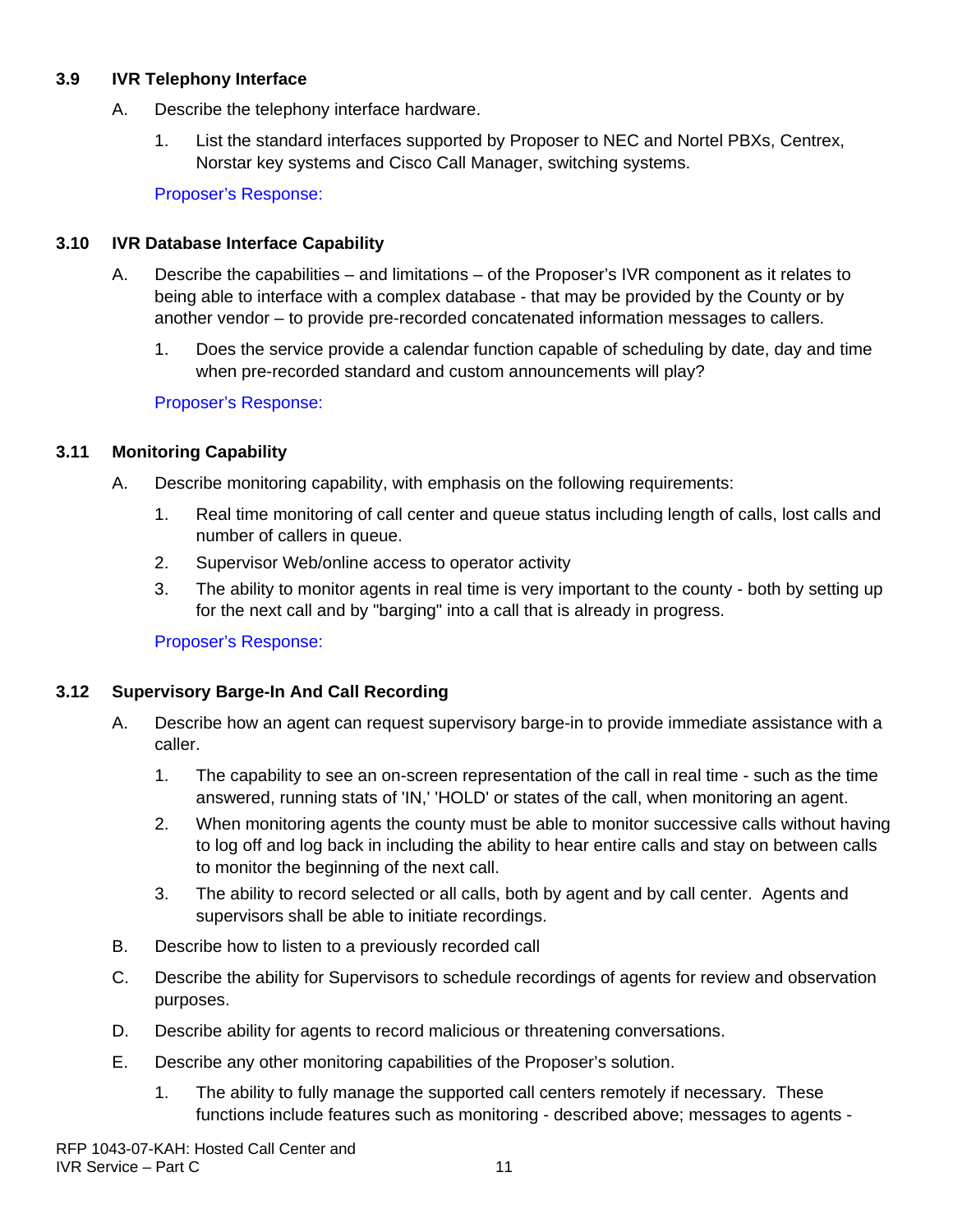individuals groups or global; report management real-time viewing from the system to the agent level all administrative functions and "forcing" agents into other modes. An example of 'forcing' an agent into another mode would be the ability for a Supervisor with specific permissions to log the agent off. Indicate any functions that cannot be remotely performed.

2. The ability of the supervisor to force the call center into night mode even when callers remain in queue.

Proposer's Response:

### **3.13 County-Performed Change (MAC Activity)**

- A. Describe the level of change the county is able to make to the call center service emphasizing the following:
	- 1. Creating a new call center
	- 2. Creating a new agent
	- 3. Deleting a call center
	- 4. Deleting an agent
	- 5. Changing announcement recordings. Indicate the maximum length for announcements per call center. Some county call centers require 60 – 120 seconds.
	- 6. Indicate which activities must be performed by the Proposer.
	- 7. The county shall be able to remotely or on-site add, delete or revise recordings at no additional charge.

Proposer's Response:

### **3.14 Repair And Disaster Recovery**

- A. Describe the service/solution's ability to survive a local or nation-wide disaster, pandemic or major security incident with emphasis on the following requirements:
	- 1. Is there geographic redundancy, or is there a single-point of failure?
	- 2. Is call center service configured to support 99.999% uptime?
	- 3. Proposer shall provide 48-hour notification for scheduled routine maintenance to the county's telecomm department. Routine maintenance shall be scheduled outside of the county's regular business hours Monday through Friday, 7:00 AM through 6:00 PM Pacific Time.
	- 4. In the event of system wide failure, the Proposer shall be able to recover the system and all associated data including IVR prompts within two (2) hours.
	- 5. Some locations require 7X24 hours service response. Any loss of service is considered major.
	- 6. All other sites will require service response from 7:00 AM to 6:00 PM Monday through Friday Pacific Time.
	- 7. The county's telecom group will be the Contractor's primary point of contact when the selected Contractor and county employees work together to resolve an issue. Should an issue occur outside of regular business hours, the calls will be directed to the NOC, staffed 24x7.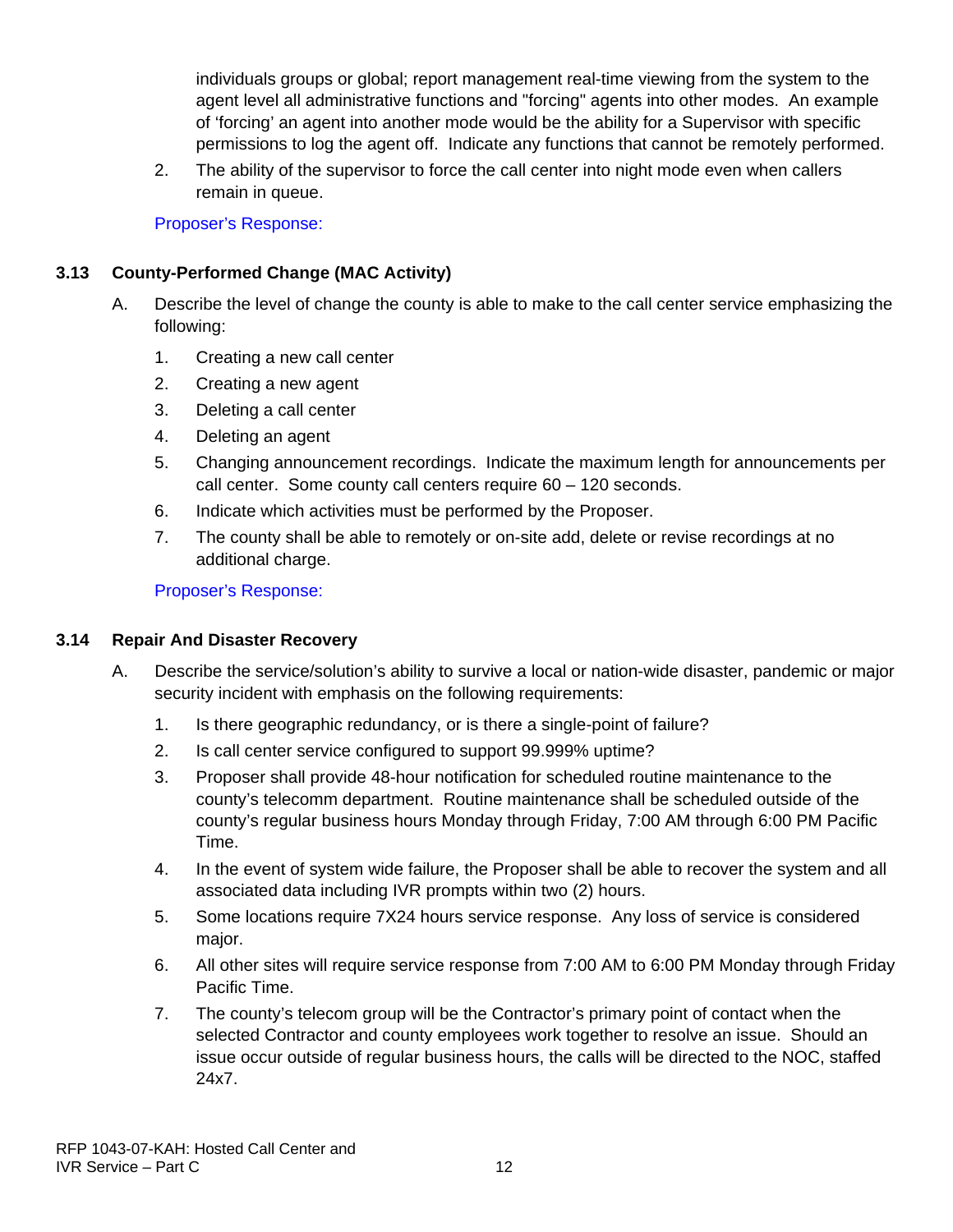- B. Describe Proposer's business continuity plan as it relates to the ability to retain adequate workforce to support King County in the event of a natural disaster, pandemic or major security incident. Confirm that the plan is periodically reviewed and updated and that the Proposer's emergency plan is periodically tested
	- 1. Definition of Severity and Required Response Times
	- 2. Repair will be performed on an emergency and routine basis depending on the following criteria outlined below
		- a. Major Outage
		- b. Loss of lead/pilot telephone number or functionality within a call center.
		- c. Any instance when the ability to serve the public or protect employee safety is severely affected. The final determination of what will be considered an emergency call out will be at the County's discretion.

#### C. Minor Outage

- 1. All other outages are considered to be minor outages.
- 2. Service Response times
- 3. The Contractor shall respond to service issues within the maximum time intervals, labeled 'RESPONSE TIME' specified in the SERVICE RESPONSE TABLE.

#### **Table 2**

| <b>SERVICE RESPONSE TABLE</b>                                                                             |                                                               |
|-----------------------------------------------------------------------------------------------------------|---------------------------------------------------------------|
| <b>FAILURE TYPE</b>                                                                                       | <b>RESPONSE TIME</b>                                          |
| Major Outage                                                                                              | Two-hour response, 7 AM to 6 PM, County business<br>workdays. |
| Some sites, at the County's discretion, will<br>require 7X24 service response, two-hour<br>response time. | Two-hour response, 7X24.                                      |
| Minor Outage, all others                                                                                  | Next business day                                             |

- D. Holidays Defined: The following holidays comprise the County's holiday schedule for most call centers:
	- 1. New Year's Day
	- 2. Martin Luther King Jr. Birthday
	- 3. President's Day
	- 4. Memorial Day
	- 5. Independence Day
	- 6. Labor Day
	- 7. Veteran's Day
	- 8. Thanksgiving
	- 9. The Day After Thanksgiving
	- 10. Christmas Day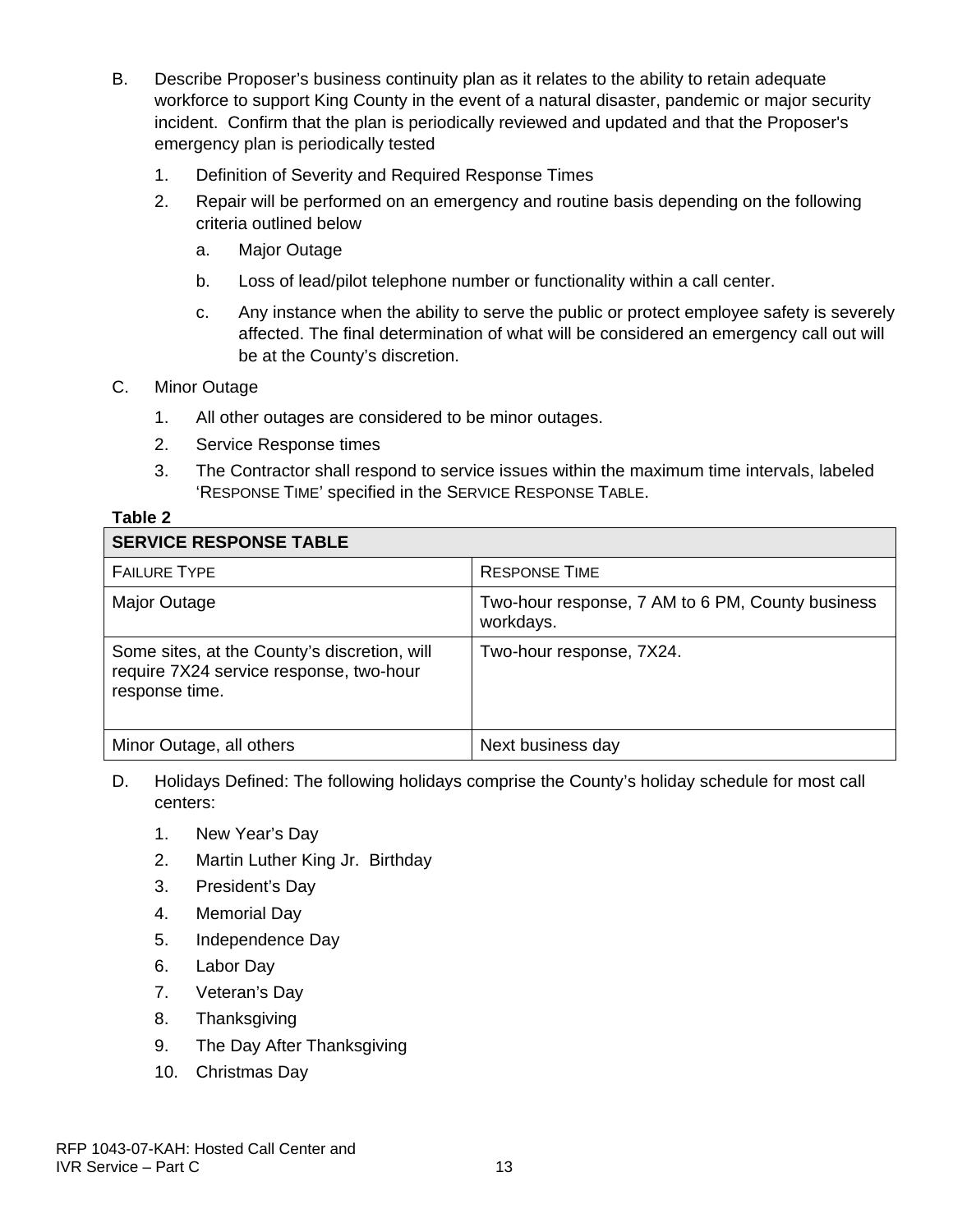Although call center staff may not work on some or all county holidays, the system shall still provide a minimum of pre-recorded message provision. There are circumstances such as a disaster or emergency when various call centers would be operating on these holidays.

- E. Dispatching a Technician: If a technician must be dispatched, the County requires that the technician will be on-site, with appropriate test equipment, spare parts, and other resources as required and working to resolve the County's service issue within the time durations specified in the Service Response Table.
- F. Trouble Report Closure Call: Regardless of the Failure Type the Contractor shall communicate with the originator of the trouble report and convey the information requested below
	- 1. The nature of the problem.
	- 2. When the problem was resolved
	- 3. The trouble report closure call should occur within four business hours after the issue has been resolved.

Proposer's Response:

#### **3.15 Desirable Features Or Services**

The following services are desired by the county but not required. This section is scored; the Proposer is encouraged to be complete but brief in their response.

A. Does the service offer a workforce scheduling solution? If so, is the scheduling limited to call center agents, or can it be used for other employee scheduling needs?

Proposer's Response:

- B. Does the service offer an automated customer survey/agent scoring /tracking system? Proposer's Response:
- C. Can the service save a caller's place in the queue and call them back when an agent is available? Proposer's Response:
- D. Can the service save voice mail messages and route them back into general or individual queues?

Proposer's Response:

E. Does the service offer a Workforce scheduling tool taking advantage of outbound dialing capabilities, enabling "automated agent alert notification" to fill an urgent scheduling need? The county foresees using this during an emergency when employees not formerly associated with a call center would be added immediately to a group.

Proposer's Response:

F. Can phone, email, and chat be combined into the same queue? If so, can the agent select which option they will receive incoming calls on?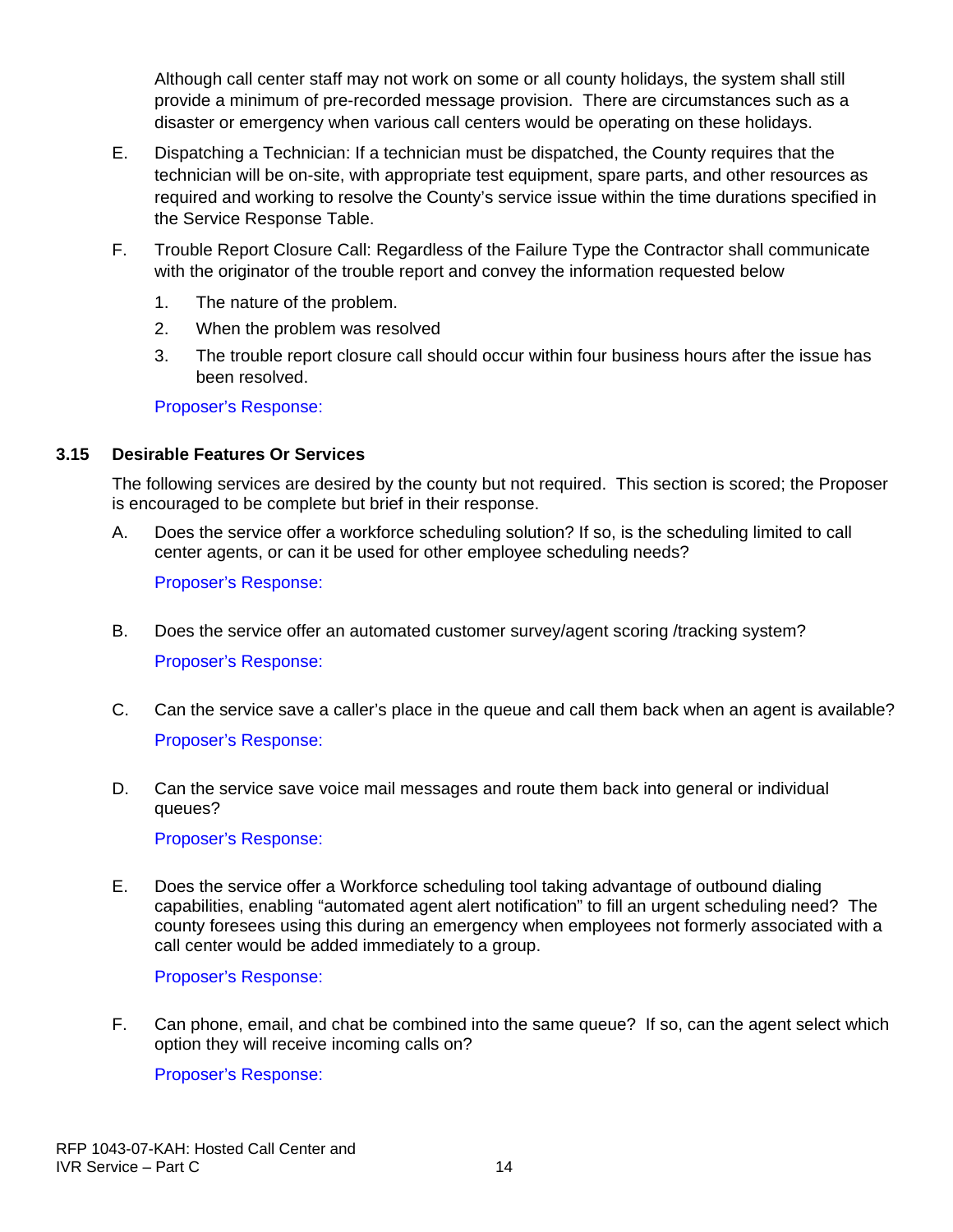G. Does the service offer benchmarking services to track and guide the effectiveness of improvements and enhancements to technology or practices?

Proposer's Response:

- H. Describe the system's ability to provide Callback Messaging including the following:
	- 1. Describe the ability to give callers the option of leaving a message requesting to be contacted later, as opposed to waiting in queue for a live agent.
	- 2. Describe the method of launching a call to an available agent to deliver the call back message with specified time and telephone number.
	- 3. Describe the method used to launch the callback to the customer.
	- 4. Describe the ability to distribute callback messages to available agents.
	- 5. Describe the ability to receive messages after normal operating hours and route callback messages at start of business.

Proposer's Response:

- I. Does the product have the ability to only accept calls from specific area codes? Proposer's Response:
- J. The county prefers the service allow conference calls and transfers to other telephones on the county's voice network via five digit dialing for both in house and remote agents. Describe the service's ability to support both in house and remote agents for five digit dialing.

Proposer's Response:

K. The ability for individual agents to see in real time how many calls in queue on a reader board or on their computer terminal.

Proposer's Response:

#### **3.16 PROPOSAL MANAGEMENT QUESTIONS**

A. Describe the Proposer's ordering and billing processes. The county requires the service be billed on a per call center basis for capacity, software or licenses.

Proposer's Response:

B. Describe in detail the Proposer's support processes, include specifically the processes and contact information which users will use when requesting service, reporting a problem and questioning their bill.

- C. Describe the Proposer's standard process and timeline for any new product implementation. Proposer's Response:
- D. Provide standard intervals for MAC activity addressing the following;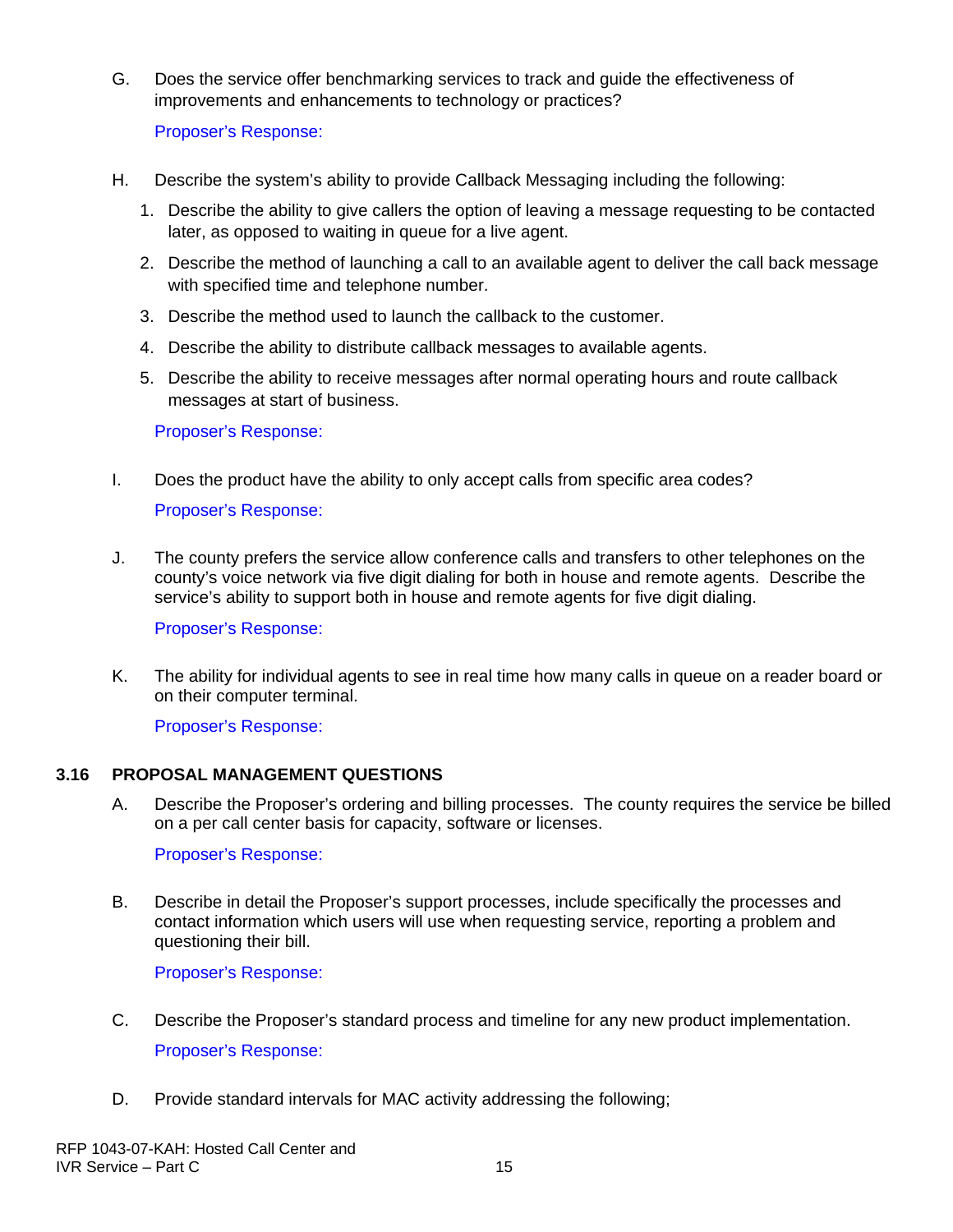- 1. Create a call center as described below.
	- a. Two telephone numbers, one local, one long distance
	- b. Three announcements
	- c. Night call forward to voice mail
	- d. Overflow to another call center after queuing greater than five minutes
	- e. Ten agents
	- f. One supervisor
	- g. Add an agent
	- h. Delete an agent
- 2. Create an IVR as described below
	- a. Three selections
	- b. First selection, plays a recording
	- c. Second and third selections route to a call center
	- d. Change an IVR

### **3.17 Proposer Qualifications**

A. References

The Proposer shall provide the names of at least three (3) current customers with whom they have entered into a similar agreement as is being requested in this RFP. Of these, at least one should be from the public sector. The county prefers installations with a system wide total of at least 500 active agents.

Should any reference submitted by a Proposer be found unsatisfactory, King County, at its sole option, may reject that Proposer's offer. King County shall be the sole judge in determining a satisfactory/unsatisfactory reference response. References shall be submitted with the RFP response.

- 1. The contact name, address, and telephone number of the customer.
- 2. Month and year of installation
- 3. Brief description of the service including number of log-ins

| <b>Company Name:</b>    |  |
|-------------------------|--|
| <b>Company Address:</b> |  |
| <b>Company Phone:</b>   |  |
| <b>Contact Person:</b>  |  |
| Dates:                  |  |
| <b>Company Name:</b>    |  |
| <b>Company Address:</b> |  |
| <b>Company Phone:</b>   |  |